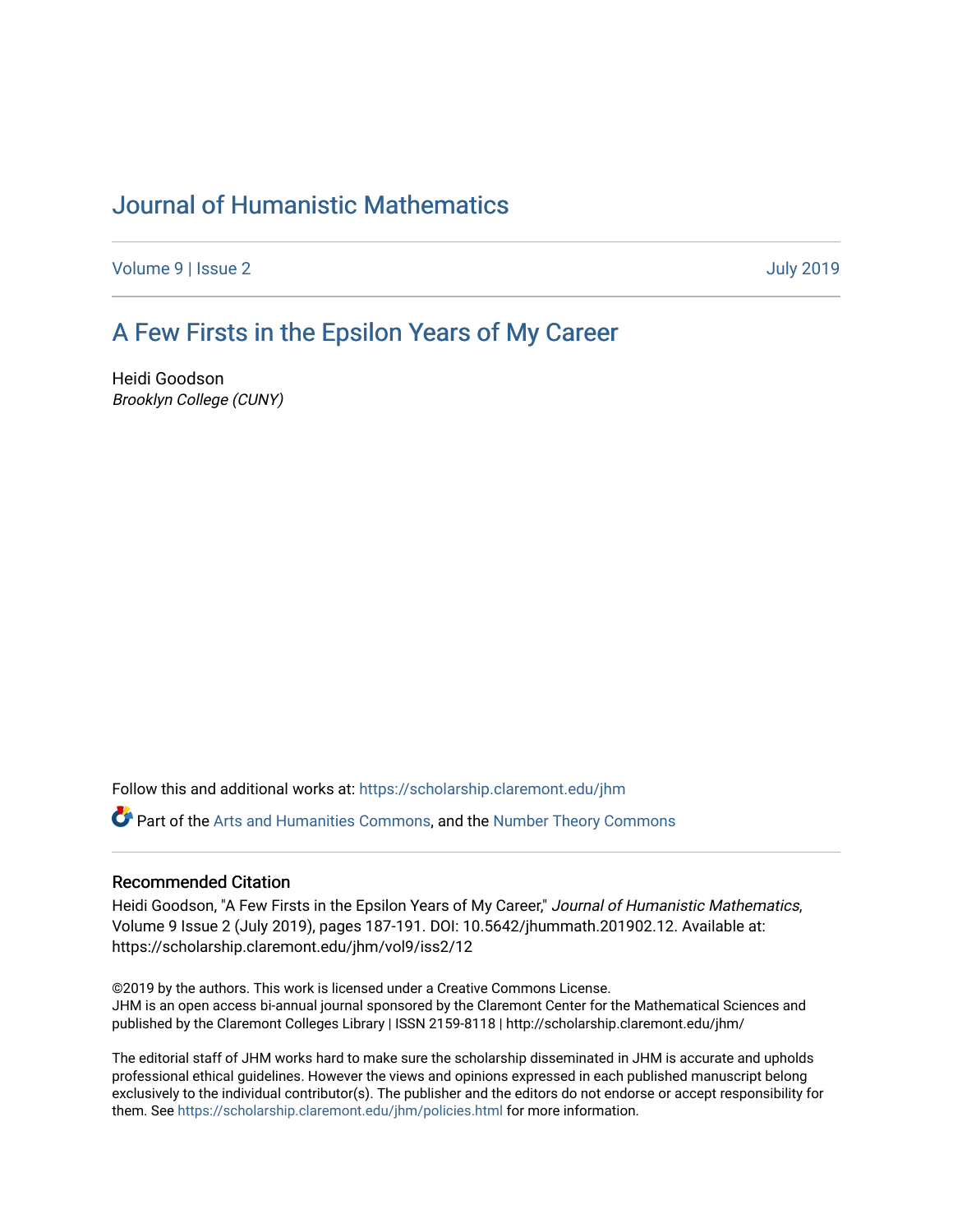## A Few Firsts in the Epsilon Years of My Career

Heidi Goodson

Department of Mathematics, Brooklyn College, City University of New York, USA heidi.goodson@brooklyn.cuny.edu

#### Synopsis

In this essay, I describe the unexpected ways I achieved some milestones in the early years of my career.

I arrive at work on a beautiful Tuesday morning in October 2017. Coffee in hand, I open my work email and see the daily arXiv Number Theory email, chock full of titles and abstracts.<sup>[1](#page-1-0)</sup> In my endless scrolling, I see a paper with "Hasse-Witt Matrices" in the title [\[1\]](#page-5-0). I wonder if this is related to a wonderful result of Manin's [\[3\]](#page-5-1) that I used in my thesis work and the papers that I published from it. It's a lovely result that connects arithmetic and analytic properties of curves – a unification of mathematics, if you will  $[2,$ Section 2.12]. I click the link that brings me to the article on the arXiv website. I open the PDF and do that thing I always do when articles seem like they could be related to my research: I scroll to the end of the article without reading it, look at the list of references, and see if they've referenced my papers.<sup>[2](#page-1-1)</sup>

<span id="page-1-0"></span><sup>1</sup> Are you familiar with the Tuesday arXiv email? Let me tell you about it. Wednesday, Thursday, and Friday's arXiv emails contain the articles that were submitted on the previous day before 5 pm (as well as articles two days prior that were submitted after 5 pm). Monday's is similar, except it goes back to Friday before 5 pm since there are no arXiv emails on Saturday and Sunday. But Tuesday is different. Tuesday's arXiv email contains all the articles submitted between 5 pm on Friday and 5 pm on Monday. That's a whole 72 hours of submissions. And so on Tuesday morning a behemoth of an email arrives in your inbox. You then engage in a seemingly endless scrolling through all the journal articles that everyone but you is writing.

<span id="page-1-1"></span><sup>&</sup>lt;sup>2</sup> Perhaps this is overly honest, but I'm sure I'm not the only early career mathematician who does this.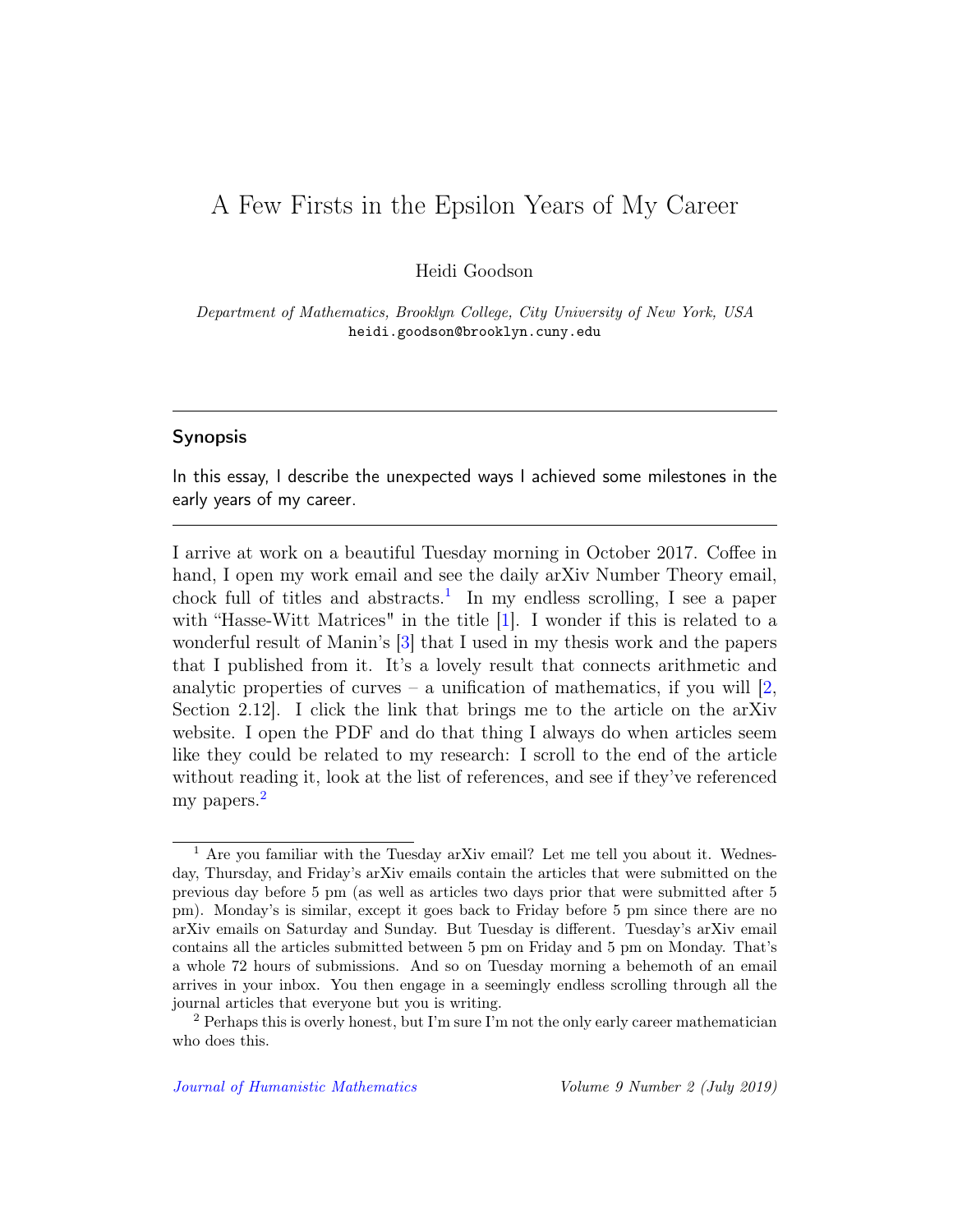Lo and behold, it's the day that every girl dreams of her whole life: the first time when not one, but two of her papers are cited in a research article.

But wait, what's this paper about? Did I see the word "warning" in the title? I go back to the abstract for a more careful, less self-serving, investigation. Oh. There's been a potentially huge mistake in using Manin's result on Hasse-Witt matrices. For years, people have been conflating these matrices with Cartier-Manin matrices. Over 90 research articles are possibly affected (including the two of mine that are cited, and potentially one more that I had just submitted).

The blood drains from my face. I close the browser tab. I look at the clock and realize that it's time to head to class (I get to teach Abstract Algebra for the next few hours, which I normally love but how will I be able to focus?). I wonder if my work is a sham, my thesis false. Will I have to leave academia?

This was an overreaction for sure, but this was all happening as I was already feeling uncertain about my future. At the time I was in my second year of a 2-year position as a visiting assistant professor. Endless scrolling on mathjobs.org and applying for tenure track jobs had taken over my waking hours. It was a difficult year for hopeful academics in pure math. If my results were proven wrong, what chance could I possibly have of staying in the profession I had worked so hard to enter?

Later that day, I explained the situation to my husband, who reacted by making me mac and cheese with greens and garlic, followed by ice cream from the 7-11 across the street (because food is love).

Now you may have noticed that I only mentioned reading the abstract of this article. I sat with my dread for several busy days of teaching before returning to the article.

On Friday after class, I finally open the PDF again. I see that I'm reference numbers 54 and 55. I skim the paper and find that 54 and 55 are not listed in the section of papers with incorrect results. Relief! My results are okay!

A few days later, I read the entire paper. Wow! What an amazing catalogue of results. The authors were attempting to use a heavily-cited result that used Manin's work. They were confident that their work was correct, but for some reason things just weren't working as expected. They did a little digging and found that the result they were using was incorrect.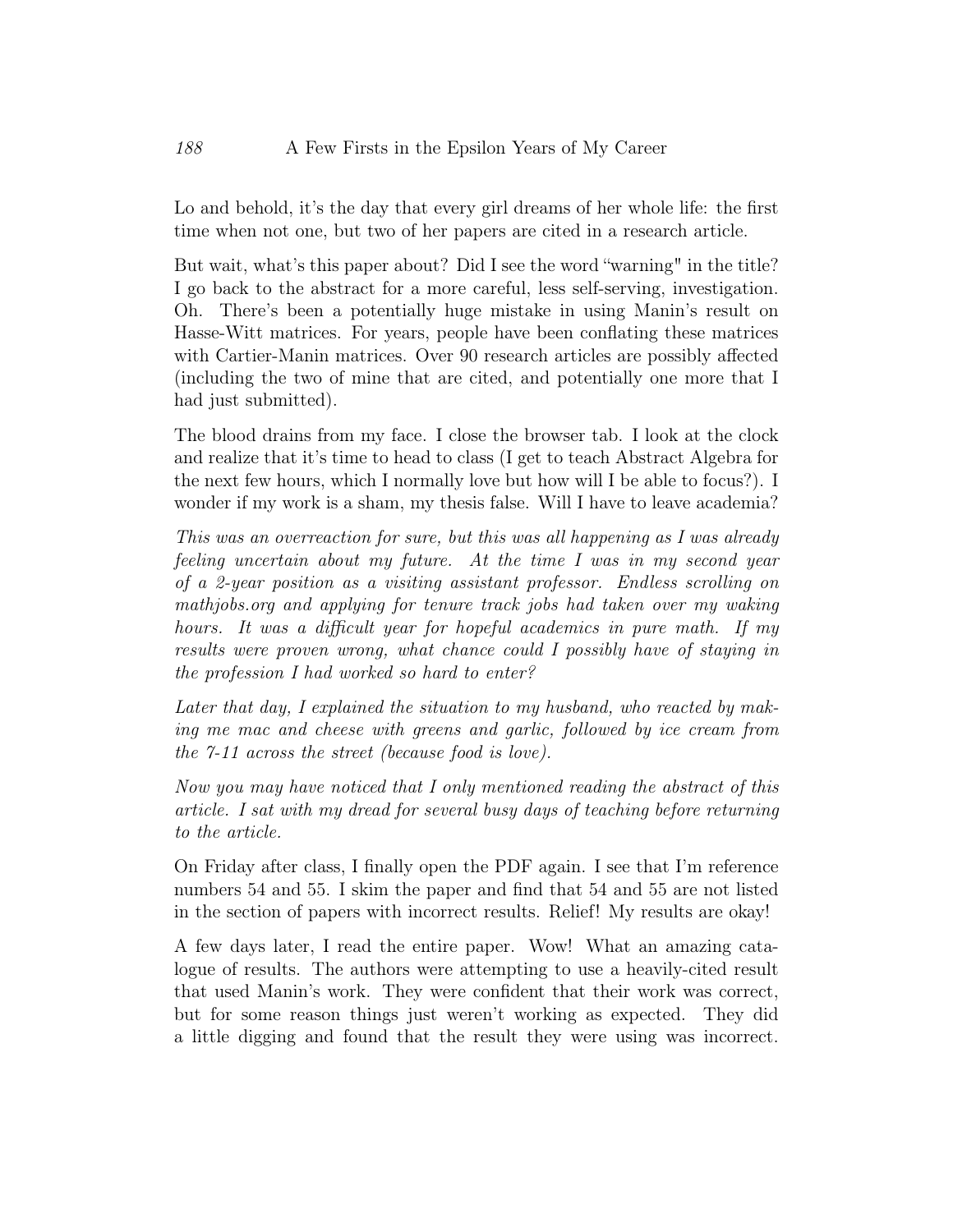### Heidi Goodson 189

This lead to a lot of digging — digging through the literature, using Math-SciNet and Web of Science to find all of the articles that had cited either Manin's or the other result. It was over ninety other papers. They went through these papers and created a sort of sieve: papers that cited Manin but didn't rely on the result, papers in which using Manin or the other result didn't cause errors, and then the eight papers in which using Manin or the other result did cause errors. They contacted those authors and explained the situation.[3](#page-3-0) This was a truly impressive undertaking, and their write-up of this process is a fascinating read.

#### Fast forward one year:

I survive the job market and start my dream tenure track job. This is quite the understatement, actually. I will spare you the negative details, though if you or someone you know has recently been on the job market then I am sure you will know how grueling the process is. And yet, somehow, here I am: thinking about math every day and teaching an incredibly diverse group of students in my favorite city. This is exactly what I wanted for myself and it is surreal to have things turn out this way.

In September 2018 I travel to the Conference on Open Questions in Cryptog-raphy and Number Theory, a.k.a. the Alice Silverberg birthday conference.<sup>[4](#page-3-1)</sup> At the end of Day 4 of the conference (usually a tough time to stay focused, but the talks at this conference had all been quite engaging and the coffee was plentiful), there is an interesting talk on being wrong in math. The speaker begins with a story of a slight misquote of a statement Euler made based on an incorrect formula he wrote.

The speaker then moves towards the present and starts talking about elliptic curves[5](#page-3-2) and higher genus curves. He says something about Jacobians and mentions Manin. My ears perk up. He starts explaining how he and his collaborator were finding inconsistencies in their results and that it was based on an error in another paper they were referencing.

<span id="page-3-0"></span><sup>&</sup>lt;sup>3</sup> It was reassuring to see that they had contacted the authors whose papers had errors. It turns out that if my own work had been incorrect, I would have found out long before the infamous Tuesday arXiv email.

<span id="page-3-1"></span><sup>&</sup>lt;sup>4</sup> I love a good birthday conference, and it was a real treat to be able to attend a birthday conference celebrating the career of a female mathematician.

<span id="page-3-2"></span><sup>5</sup> After all, this was a number theory conference.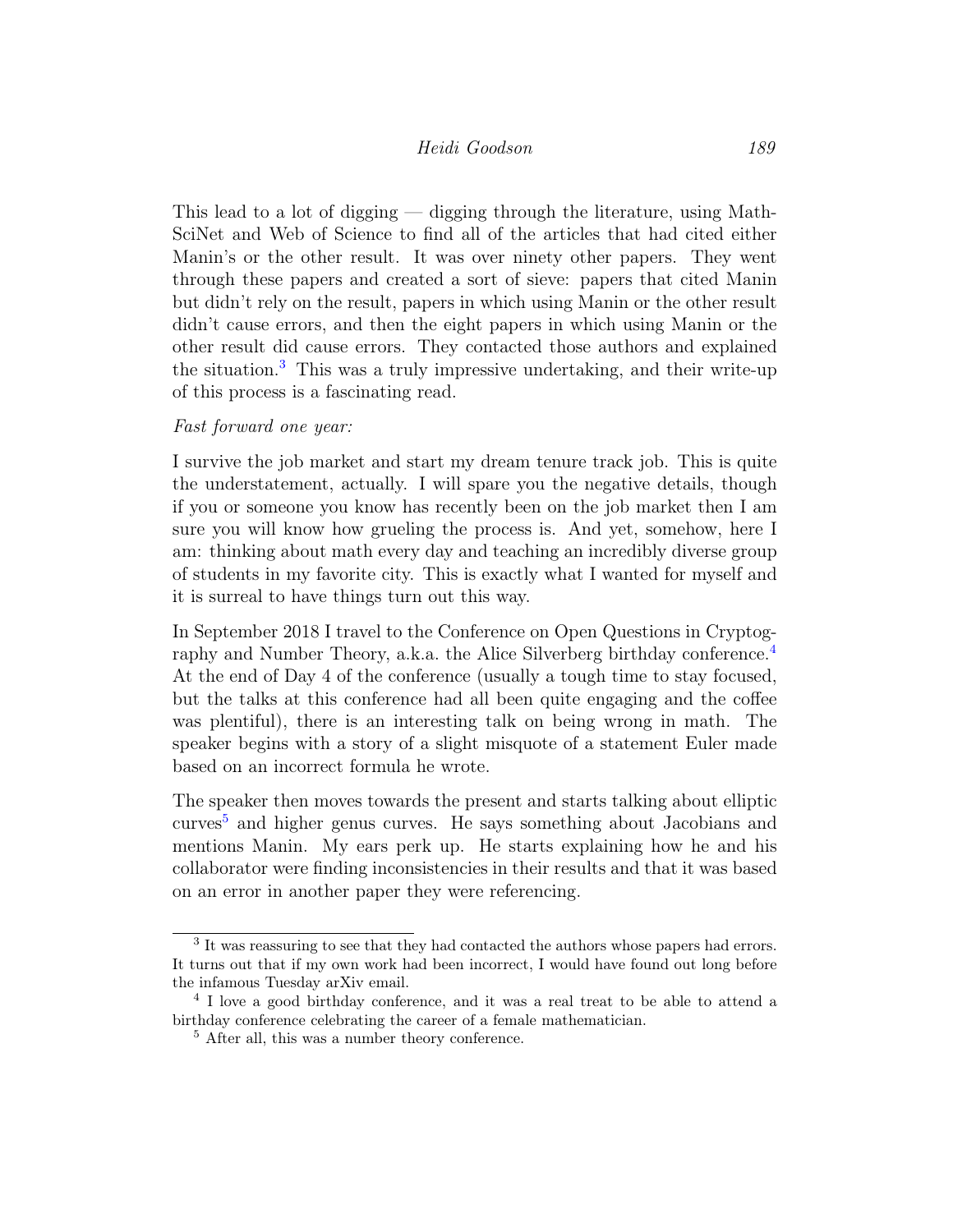Wait... I think I know this story! I am almost overwhelmed with astonishment — could this be about the paper that I had briefly thought would thwart my career?

I had nearly forgotten about it and it was surreal to be sitting in the audience, listening to the story unfold, knowing how it ends and knowing that I was part of it!

I tap the shoulder of the mathematician sitting next to me who I had been chatting with about supersingular curves all week. I whisper to her, "this happened to me!" The speaker, Dr. Everett Howe, then starts listing the papers that they realized might be affected by the error he and his collaborator, Dr. Jeff Achter, found. Dr. Howe gets to slide 30 of 39. It's the moment that every girl dreams of her whole life: the first time that her name and not one, but two of her papers appear on the big screen at a conference. This is not how I imagined it happening, but I am thrilled nonetheless. I am part of this story.

At the end of the talk I raise my hand to offer another first: my first "question that's really more of a comment" at a conference. I tell a much shorter version of this tale, barely able to contain my excitement.

Why was I so excited? It was partly that I was so surprised to be reminded of the article that cited my articles, and partly I was just nervous to be speaking in a room full of number theorists whose work I admire. But in hindsight, this was also perhaps one of the first moments that I really felt like I was a part of the conversation and a part of the community (especially since I was sitting there with my name tag that listed my employer for my new tenure-track job). And who wouldn't be excited about that?

### Acknowledgements

The title of this essay was partly inspired by the AMS blog  $PhD + epsilon$ , available at <https://blogs.ams.org/phdplus/>.